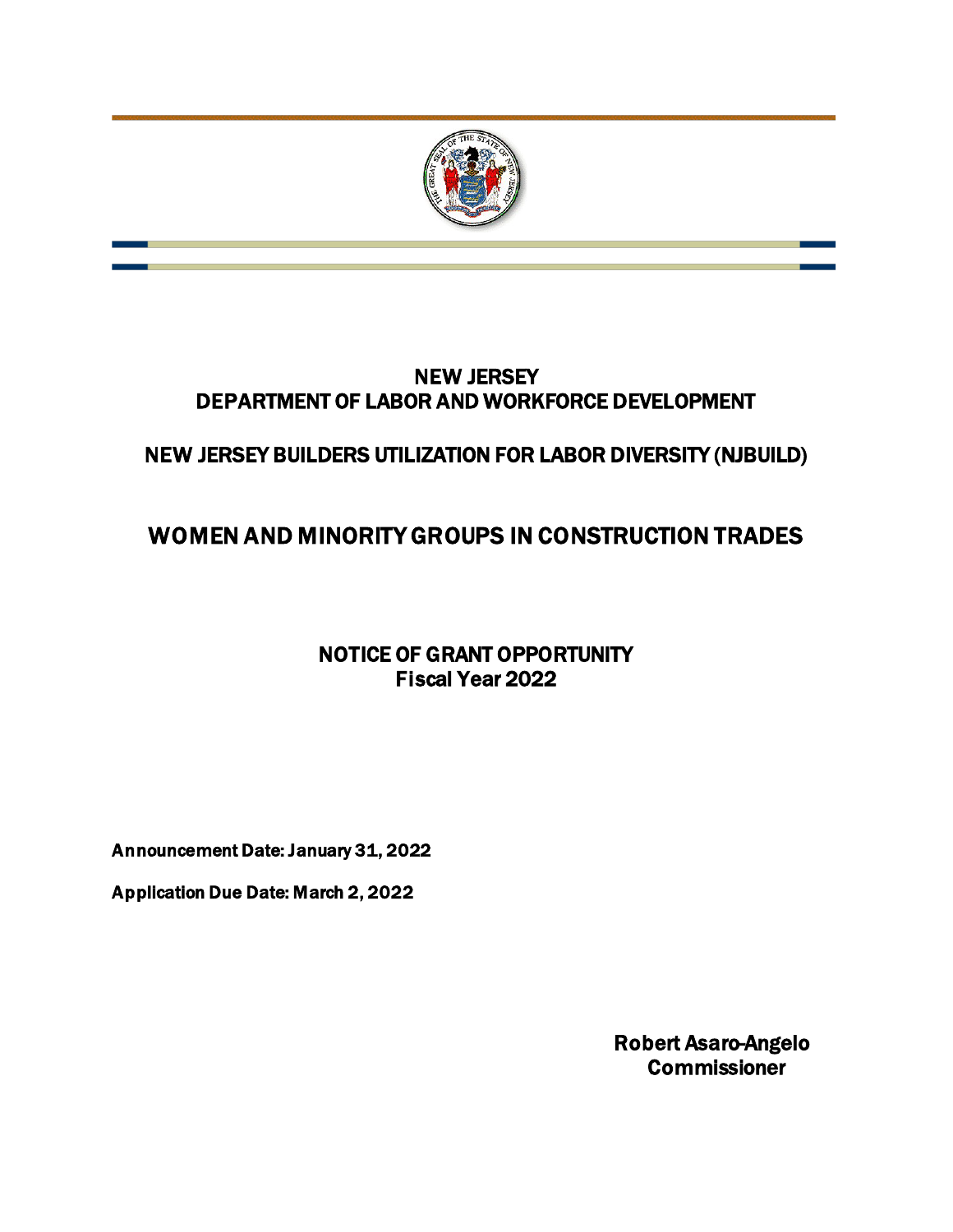# **Women and Minority Groups in Construction Trades Notice of Grant Opportunity – FY 2022**

# **TABLE OF CONTENTS**

| Section A: | Name of Grant Program                                     | Page 2  |
|------------|-----------------------------------------------------------|---------|
| Section B: | Purpose for Which the Grant Fund Will Be Used             | Page 2  |
| Section C: | Available Funding                                         | Page 3  |
| Section D: | Eligible Applicants                                       | Page 4  |
| Section E: | Targeted Population                                       | Page 4  |
| Section F: | Program Outcomes                                          | Page 5  |
| Section G: | Procedures for Eligible Entities to Apply for Grant Funds | Page 6  |
| Section H: | Reporting and Requirements                                | Page 6  |
| Section I: | Proposal Content and Checklist                            | Page 7  |
| Section J: | Proposal Submission                                       | Page 11 |
| Section K: | Application Submission Date                               | Page 11 |
| Section L: | Date by Which Applicants Shall Be Notified                | Page 11 |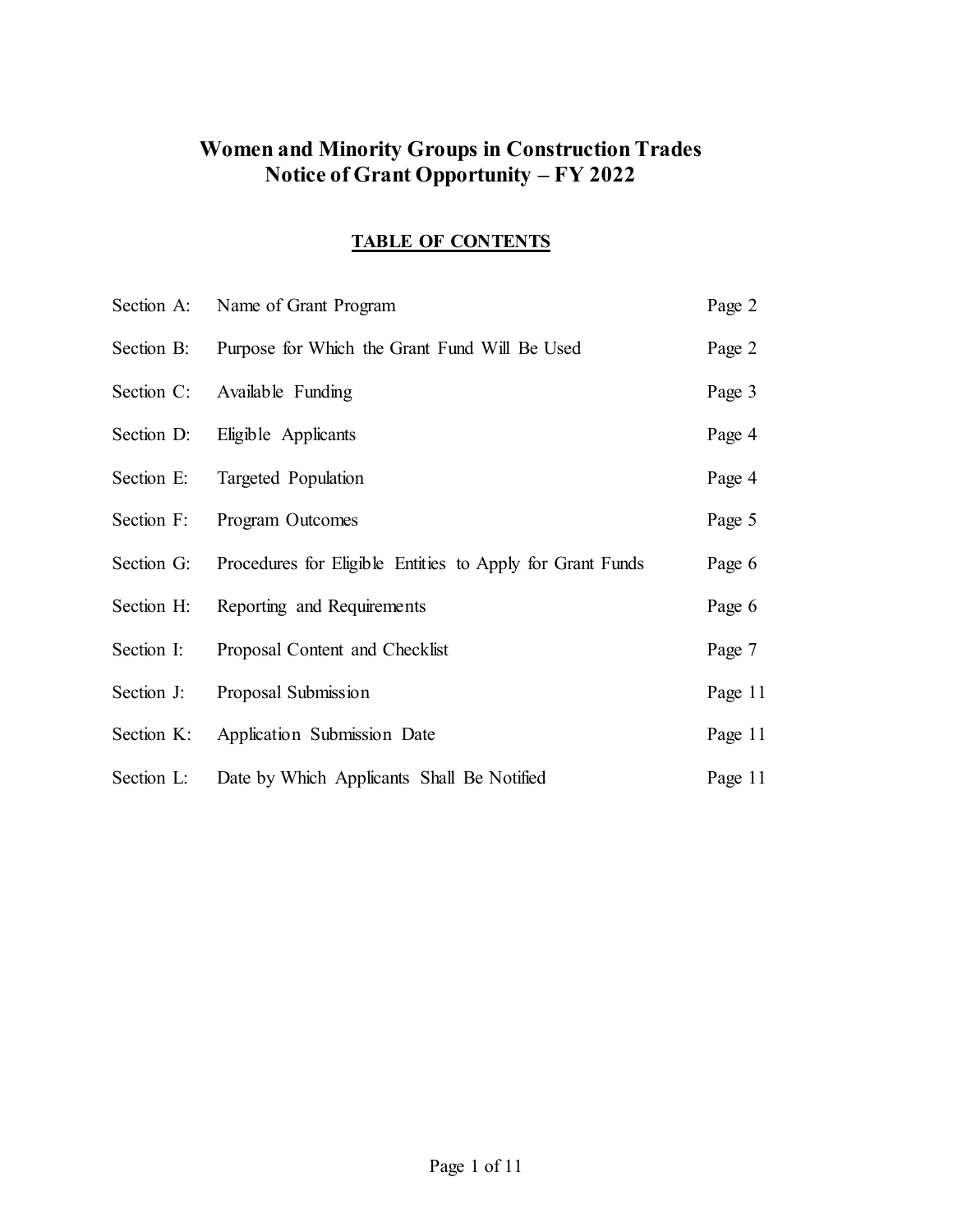**Take Notice** that, in compliance with N.J.S.A. 52:14-34.4 et seq., the Department of Labor and Workforce Development (hereinafter "the Department" or "NJDOL") regularly publishes on its website, at [https://nj.gov/labor/,](https://nj.gov/labor/) all notices of fund availability pertaining to federal or state grant funds which may be awarded by the Department. The notices of fund availability may be found on the Department's website under the heading "Public Notices" and the subheading "Notice of Availability of Grant Program Funds".

# **A. NAME OF GRANT PROGRAM**

Women and Minority Groups in Construction Trades

# **B. PURPOSE FOR WHICH THE FUNDS WILL BE USED**

The New Jersey Builders Utilization Initiative for Labor Diversity (NJBUILD) is one of several state programs for training women and minorities in the construction trades administered by the New Jersey Department of Labor and Workforce Development (NJDOL). Unlike other training programs, NJBUILD funds are specifically limited to construction trades training and cannot be used for other industry-related training, such as management and engineering occupations. Funding for NJBUILD is provided through the annual Appropriations Act and P.L. 2009, c. 335. These laws ensure that all members of the public are afforded the opportunity to benefit from the economic recovery funds and associated State spending, and that every public contract, whether for construction services, goods, or other services provides equal employment opportunity for women and minorities. This grant will assist in providing greater opportunities and incentives for individuals by providing preapprenticeship training, basic skills instruction, workforce readiness (employability skills) instruction and a structured work experience which will emphasize vocational-based training for entry-level skills in the construction trades. The program will seek to facilitate effective transitions by women and minorities to high-skill, high-wage employment in labor demand occupations that are apprenticeable. In order to meet the employment needs of existing trade unions and private contractors, this funding will only support partnerships with trade unions and private contractors in the development and provision of pre-apprenticeship training and the placement of individuals with labor unions to meet their workforce needs.

The Women and Minority Groups in Construction Trades grant will assist in providing greater employment opportunities for females and minorities, residing in New Jersey, by providing pre-apprenticeship training, workforce readiness/employability, and a structured work experience which will emphasize vocational-based training for entry-level skills in the construction trades.

In order to meet the employment needs of existing trade unions and private contractors, this funding will only support partnerships with trade unions and private contractors in the development and provision of pre-apprenticeship training and the placement of individ uals with labor unions and private contractors to meet their workforce needs.

Past Performance: Applicants who received prior state funding, or operated a similar program, must submit description of their performance, including outcome data for the most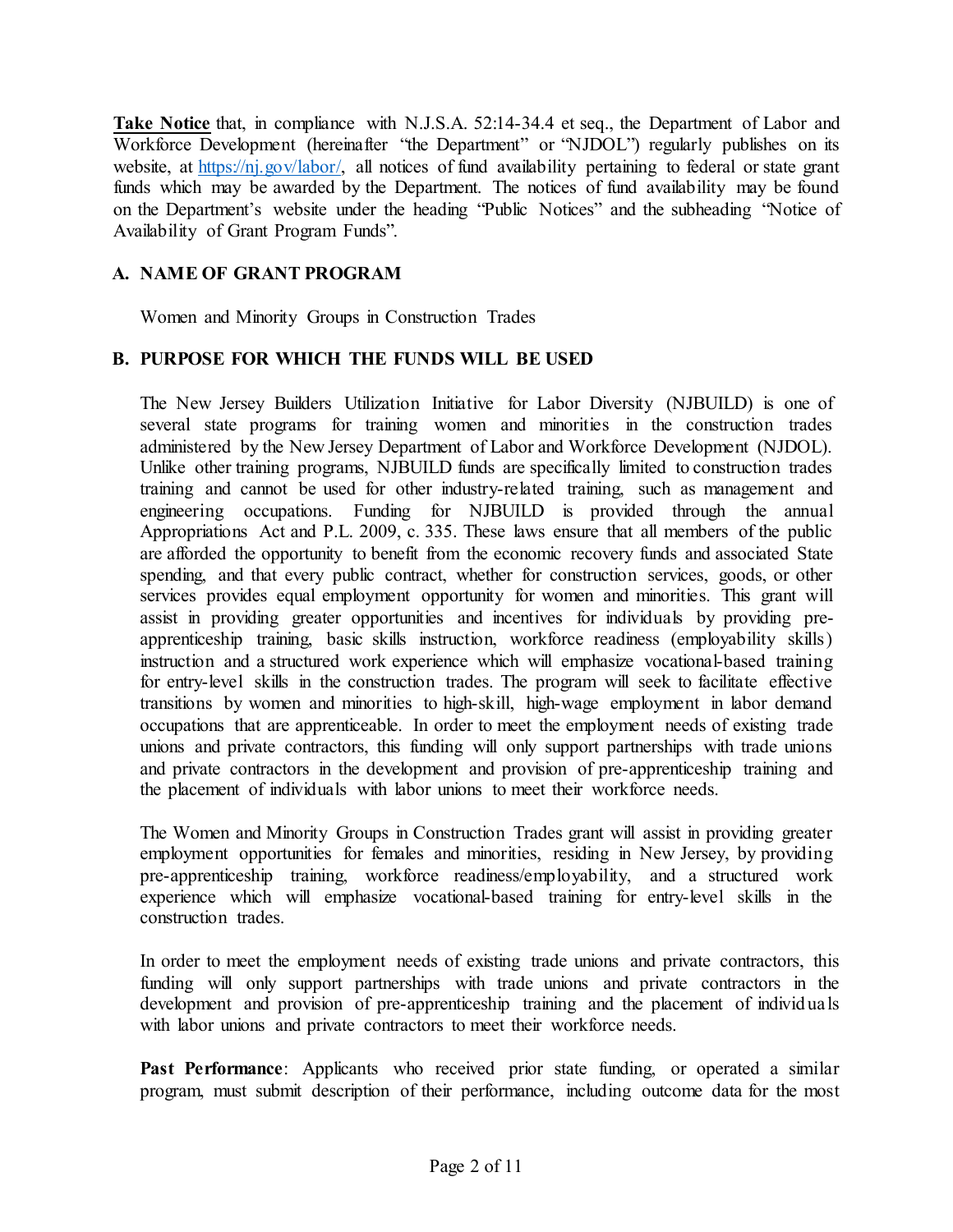recent year documenting the program's effectiveness and success in meeting the goals and objectives of the previous state grant that was received. Additionally, in cases where the goals and objectives of the grant were not met, the applicant must submit a narrative describing why those goals were not met and address any future corrective action that would need to be taken in order to insure future success of a new grant. Applicants who had prior unsatisfactory performance may not be funded with FY2022 NJBUILD funding.

### **Goals**

The mission of the NJBUILD program is to promote outreach and pre-apprenticeship training in the construction trades industry for female and minority residents of New Jersey to prepare them for entry in a union apprenticeship or employment in a construction-related job.

This competitive Notice of Grant Opportunity (NGO) is being made available to achieve two primary goals:

- 1. Increase opportunities for women and minorities to acquire skills, increase employment opportunities and benefit economically from construction projects within New Jersey.
- 2. Assist contractors and trade unions in meeting their workforce needs through the recruiting and training of women.

#### **Objectives**

As established by NJDOL, each applicant must include a plan on how they will meet each of the following three objectives:

- Engage USDOL Registered Apprenticeship programs and construction contractors in the development and provision of construction-related pre-apprenticeship training.
- Provide training in the following areas:
	- $\triangleright$  Workforce readiness /employability skills instruction; and,
	- $\triangleright$  Occupation-specific construction-related trades training.
- Assist participants with job placement services targeting employment in a USDOL Registered Apprenticeship program or construction related jobs. These jobs are defined as construction jobs with a pay rate no less than \$15 per hour. Participants are to earn a minimum of one industry-valued credential.

# **C. AVAILABLE FUNDING**

The Women and Minorities in Construction Trades grant will be funded by The New Jersey Builders Utilization Initiative for Labor Diversity (NJBUILD), through the annual Appropriations Act and P.L. 2009, c. 313.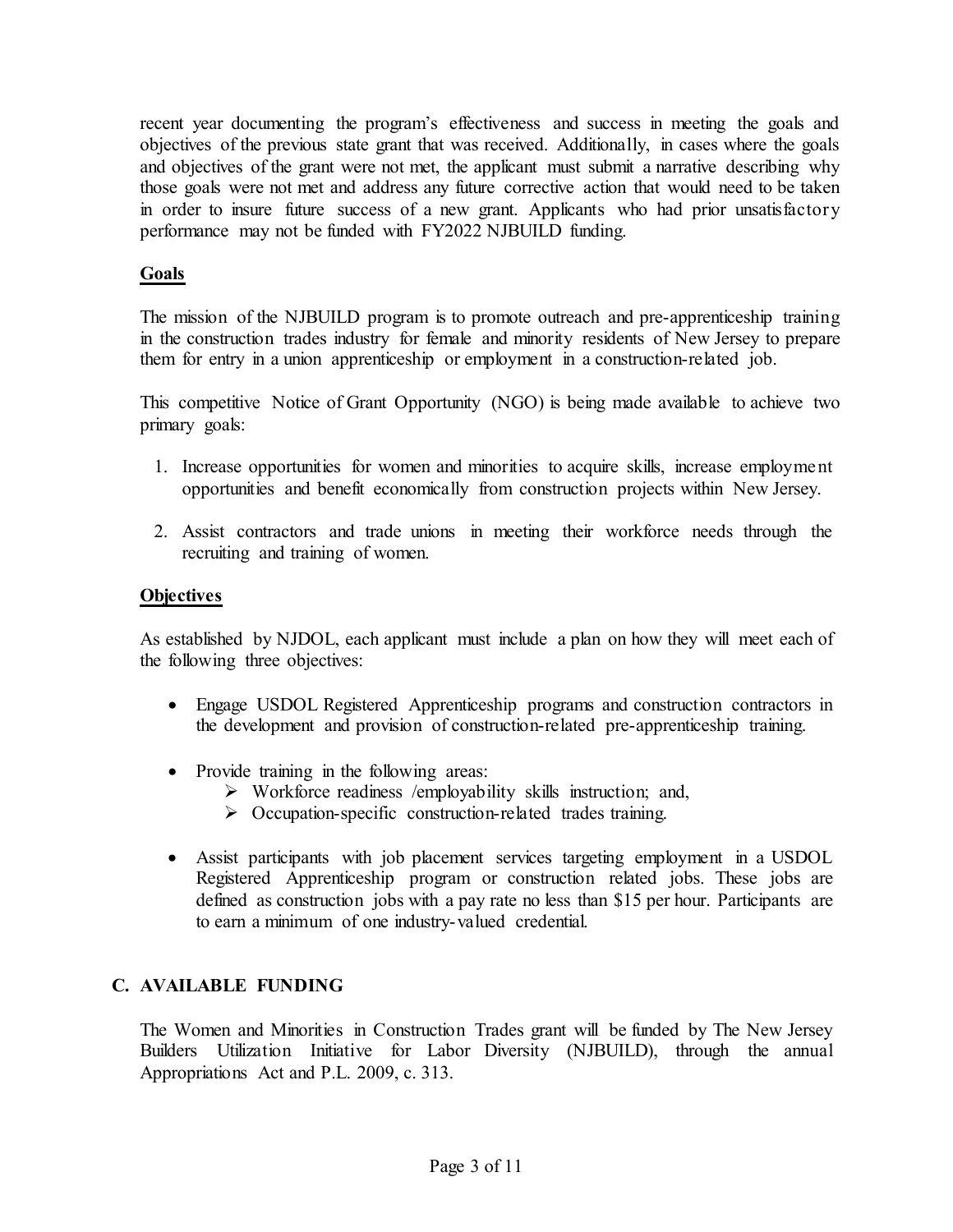The total amount of funding available for this program in Fiscal Year 2022 (FY22) is \$2,000,000. Grant awards are contingent upon the available funding. The grant is expected to be for up to 18 months with the option for two (2) one-year renewals, contingent on the availability of funding and performance.

The applicant's budget must be well considered, necessary for the implementation of the program, and within the funding parameters. Final amounts will be determined at the time of pre-contract revisions. Unallowable costs (ineligible, inappropriate or unsubstantiated) will be removed from the funding request.

#### **D. ELIGIBLE APPLICANTS**

This Notice of Grant Opportunity is designed to provide training and placement services to participants in occupations as outlined in this NGO. The following organizations are eligib le to apply as the lead applicant:

- 1. County or municipal governments;
- 2. Public training providers or trade schools;
- 3. Community-based organizations;
- 4. Labor organizations;
- 5. Employers and/or contractors;
- 6. Public vocational schools;
- 7. Institutions of higher education;
- 8. Public or private, non-profit agencies; or
- 9. Trade organizations which represent a particular trade, group of trades, contractors or employers.

PLEASE NOTE: All applicants must demonstrate a relationship with employers/contractors and/or a USDOL Registered Apprenticeship program enabling program participants to transition into employment within the construction trades.

#### **\*All training providers utilized as part of a grant must be registered/approved on the State's Eligible Training Provider list (ETPL) [http://www.njtopps.org/.](http://www.njtopps.org/)**

# **E. TARGETED POPULATION**

This funding opportunity seeks proposals that strengthen access to registered apprenticeship s for women and minority individuals seeking career development leading to registered apprenticeship opportunities, including low-income and under-served individuals, 18 years of age or older, and not currently in full-time employment.

The FY22 Women and Minority Groups in Construction Trades program is part of a broader effort by NJDOL to mitigate the impact of COVID-19 and applications that include preapprenticeship training and placement into employment in accordance with the NGO for women and minority residents impacted by COVID-19 will be given higher priority.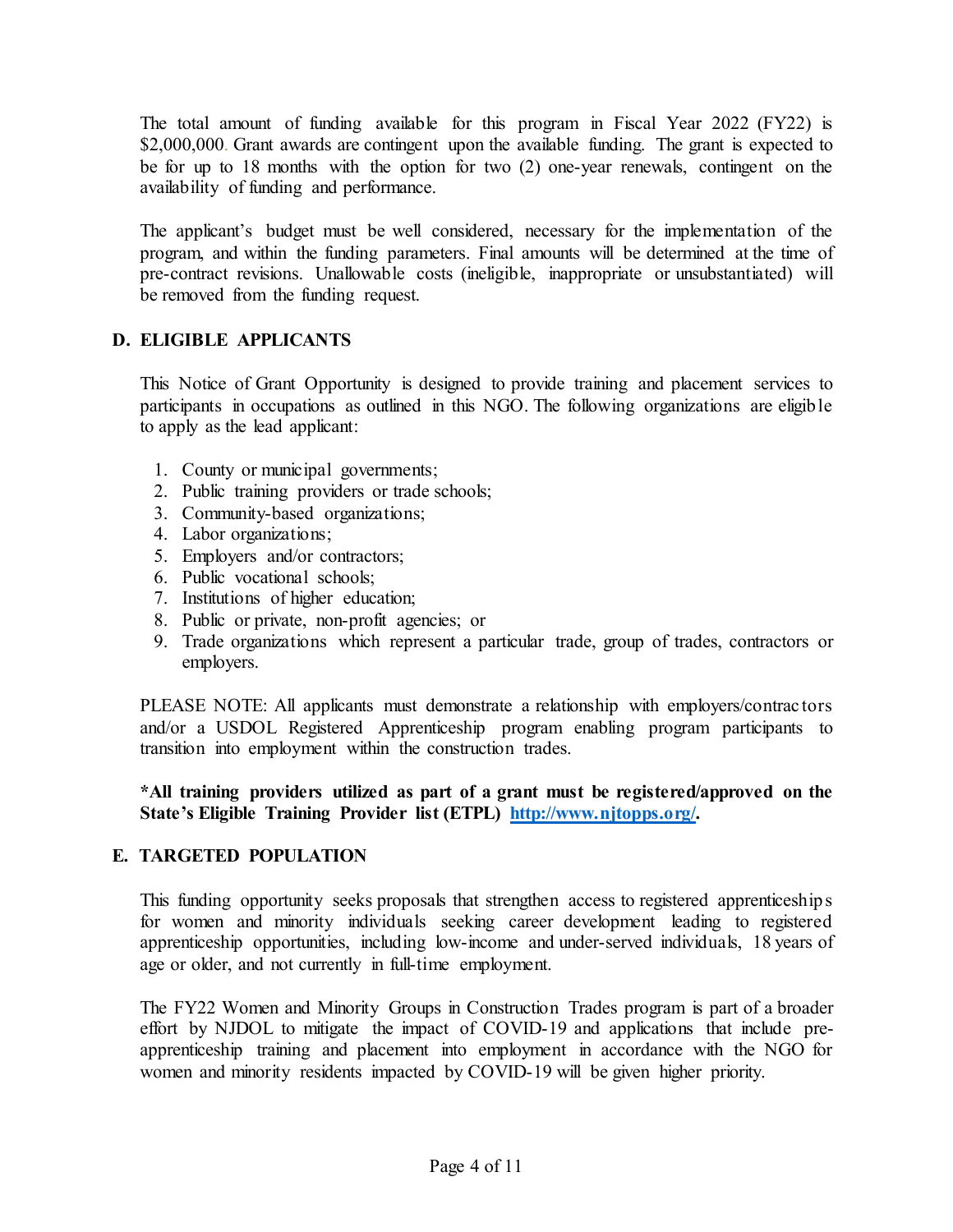Greater weight will be given to applicants who demonstrate a viable strategy to recruit women and minority participants who are also included -in one of the following targeted populations: youth; individuals currently unemployed; county vocational school students; post-secondary students; ex-offenders; veterans; persons with disabilities; Workforce Innovation and Opportunity Act (WIOA) eligible individuals; or other under-represented populations.

Applicants should, where possible, coordinate their programs with the local Workforce Development Board (WDB) and their corresponding One-Stop Career Center. A list of One-Stop Career Centers and their contact information can be found [here.](https://www.nj.gov/labor/career-services/virtualonestops.shtml) Applicants are encouraged to have program participants register for One-Stop Career Center (OSCC) services by registering at [https://jobsource.nj.gov/jz/views/jobzone/guest.jsf.](https://jobsource.nj.gov/jz/views/jobzone/guest.jsf) Unemployed applicants must receive a Workforce Innovation and Opportunity Act (WIOA) eligibility determination at a One-Stop Career Center.

In addition, possible outreach and recruitment sources should include vocational/technical institutions, community and faith-based organizations, successful graduates from the New Jersey Youth Corps and Youth Transitions to Work (YTTW) programs, and community college graduates.

In accordance with program requirements, applicants must meet the following program participant eligibility requirements:

- $\triangleright$  Be a female or minority residing in New Jersey;
- $\triangleright$  Be at least 18 years of age at the time of program completion;
- Possess a high school diploma or High School Equivalency (HSE) diploma;
- $\triangleright$  Be drug-free throughout the training and placement.
- Encouraged to be registered with a OSCC and, if eligible, must be WIOA co-enrolled and offered appropriate services such as interviewing skills resume writing, career exploration.

# **F. PROGRAM OUTCOMES**

All programs are expected to attain the following outcomes during the funding period:

- All participants will engage in all components of the program.
- Participants must be screened for WIOA eligibility.
- Graduate a minimum of 80 percent of participants from the training program.
- A minimum of 25% of program graduates will be placed into a USDOL Registered Apprenticeship program; the remaining participants placed in a construction job in an affiliated trade earning no less than \$15 per hour.
- A minimum of one industry valued credential will be earned.
- Participants acquire valuable documents such as a driver's license, state identification, birth certificate, etc.
- If applicable, attainment of a GED or high school equivalency.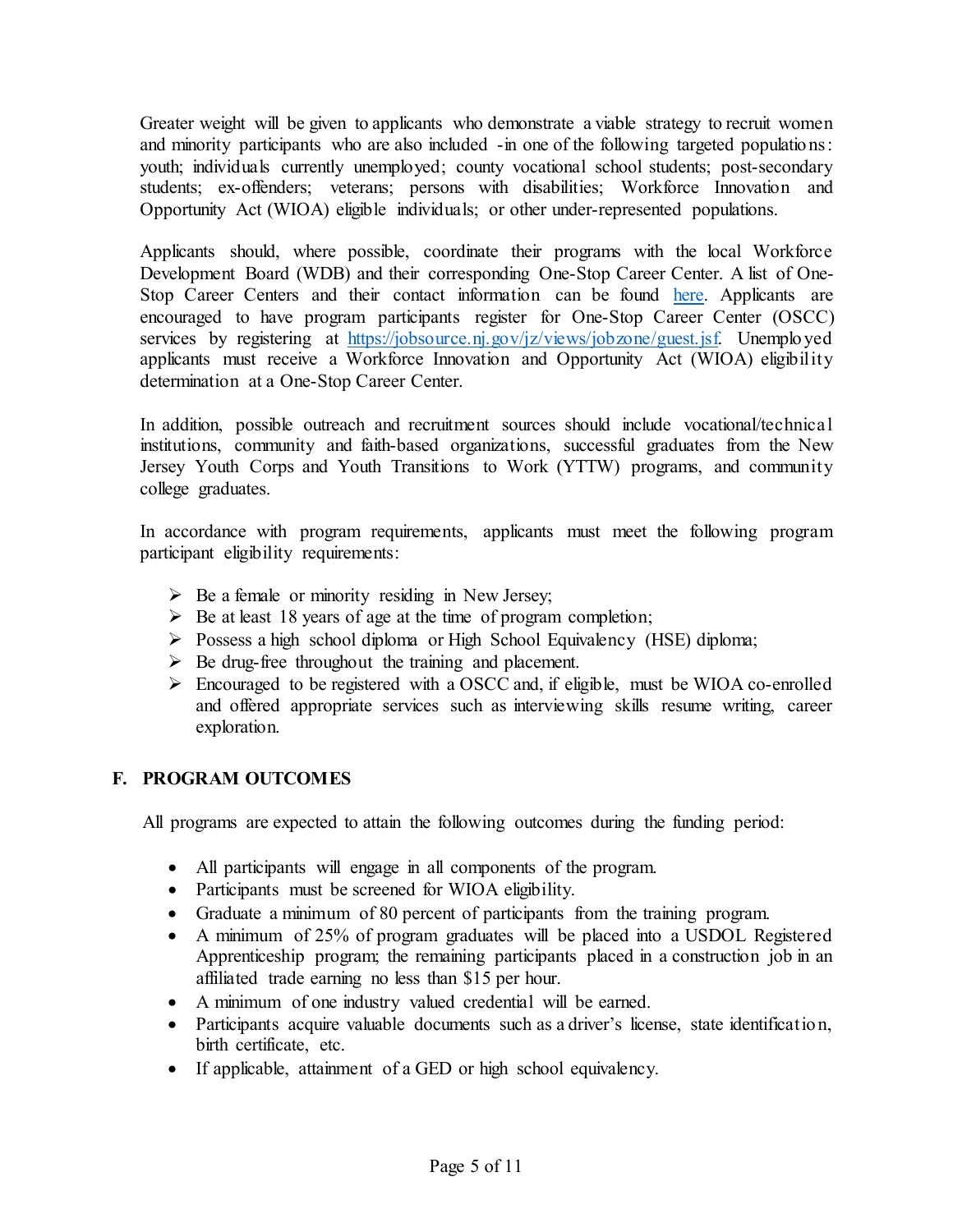• Conduct participant follow up 3-months post placement into a USDOL Registered Apprenticeship program or construction job in an affiliated trade earning no less than \$15 per hour.

### **G. PROCEDURES FOR ELIGIBLE ENTITIES TO APPLY FOR GRANT FUNDS**

All grant proposals must establish a lead applicant which serves as the training provider, as well as the applicant agency of record, the legally recognized fiscal agent for the grant project and the single point of contact for NJDOL. The lead applicant is responsible for overseeing the implementation of all aspects of the grant, i.e., project and spending plan; grant project monitoring and reporting; outreach and recruitment; and fiscal management. It is essential that the applicant carefully construct result-oriented goals and objectives that support the program's stated goals and objectives, together with the program description and budget, providing a comprehensive plan for the successful accomplishment of the program. The plan shall also include the occupation in which the training will be provided, a summary of the curriculum of the training and clearly outline the number of hours of the training. Proposals that do not meet the above requirements or do not adhere to the potential award amount parameters will be eliminated from consideration.

Applicants under this grant program must provide a narrative describing their organizatio nal capacity, resources, commitment and any demonstrated ancillary program successes in similar type of programs. Applicants must detail their experience in providing construction trades training in the specific occupation(s) for which they are applying. Such information is to be included as part of the applicant's "Organizational Commitment and Capacity" section of this application. A Budget Summary must also be completed. The summary must explain all monetary and non-monetary funding sources or resources within the budget. The maximum cost for training is \$6,000 per participant. The budget may include a participant stipend not to exceed \$125 per week (not included in the per participant costs). Administrative costs must not exceed 10% of your training budget. Budgets will be reviewed using the State of New Jersey policies and regulations as a guideline.

The lead applicant should conduct an orientation for all pre-screened individuals to ensure program requirements are met and training requirements are clearly understood. The orientation should provide a realistic picture of the trades, what they might encounter and how they can deal with these challenges in a positive way. The orientation should also outline the curriculum and number of training hours.

The lead applicant must partner with USDOL Registered Apprenticeship programs, trade unions, and/or private contractors/employers to ensure the training being provided aligns with the workforce needs of employers and unions and to create a pathway for graduates to be placed in USDOL Registered Apprenticeship programs or construction jobs.

#### **H. REPORTING AND REQUIREMENTS**

Grant recipients are required to maintain progress data and submit monthly program and fiscal reports documenting grant-related activities. The reports will be reviewed to ascertain the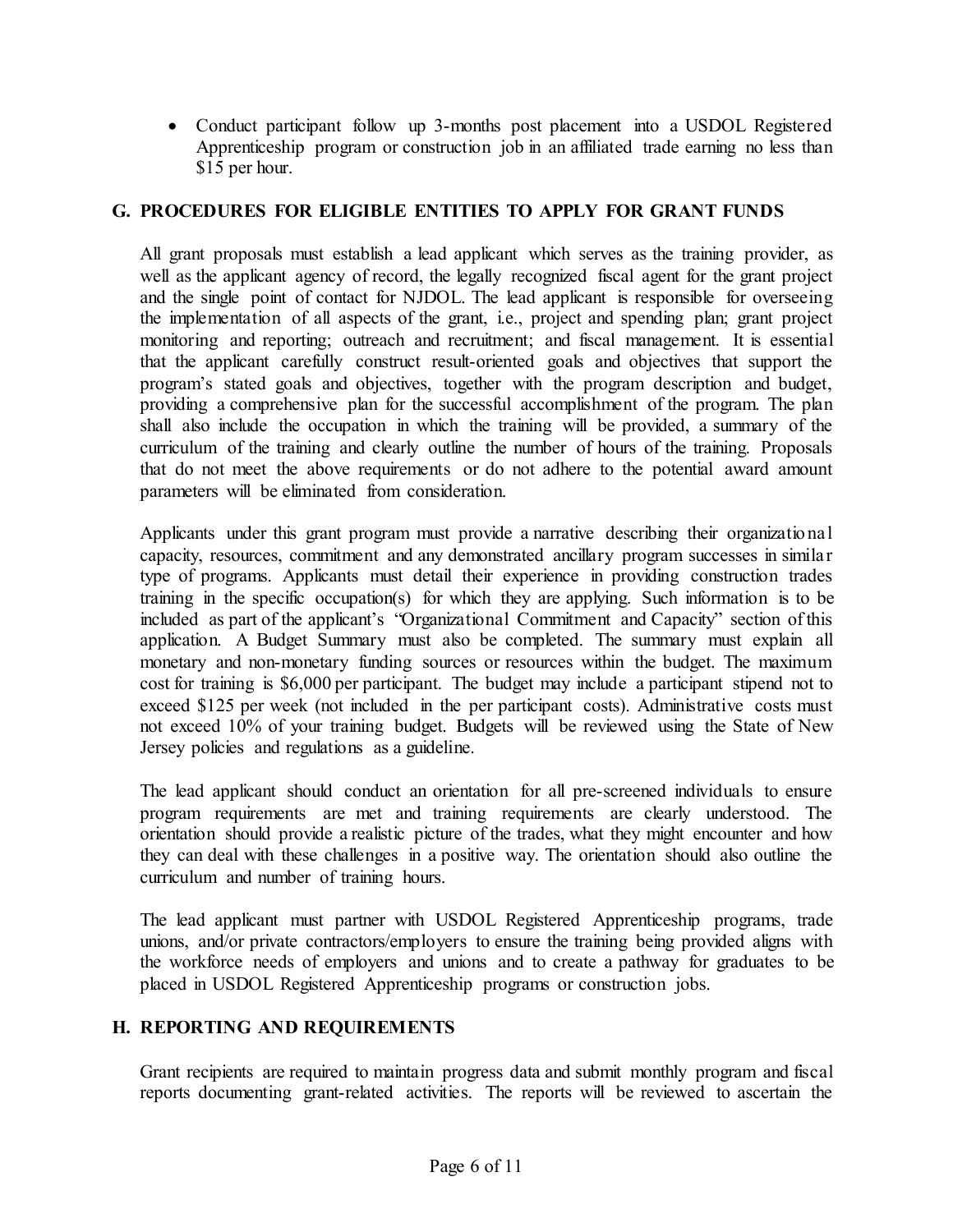grantee's progress within the scope of work and its conformance with program regulatio ns and enabling legislation.

Monthly narrative and performance reports will include at a minimum the following: participant enrollment; participant attendance; participant demographics; benchmarks achieved; credentials achieved; job placement; program progress which includes achievements and challenges.

This grant will have a 18-month programmatic period and include participant follow up for 3 months after placement into a USDOL Registered Apprenticeship program or constructio n job in an affiliated trade earning no less than \$15 per hour. Reimbursement will be made based on cost reimbursement and performance based according to the performance standards which will be stipulated in the contract. Requests for reimbursement for program costs is done through the System for Administering Grants Electronically (SAGE) system.

Performance and financial reports are due on or before the 15<sup>th</sup> of each month. A closeout report will be due 30 days from the end of job monitoring phase. A closeout template will be provided by NJDOL towards the end of the grant. Grantees who fail to provide the necessary documentation by each monthly reporting deadline could face a hold on available funds, and possible contract cancellation.

All grantees will be subject to announced and unannounced on-site technical assistance visits and inspection of required maintenance of records and documentation. The purpose of the visit will be to assess progress toward the program goals and the integrity of the program model.

# **I. APPLICATION PROCESS**

NJDOL accepts reviews, approves and manages grants electronically using the System for Administering Grants Electronically (SAGE). Any potential applicant is encouraged to first submit a letter of intent via email to NJBUILDPrograms $@d$ ol.nj.gov. The letter of intent needs to include the Applicant Agency, Business Name, Name of Person Responsible for Submitting Application (Agency Official), Federal Employee Identification Number (FEIN) and Dun and Bradstreet (DUNS) Number. The letter of intent should be submitted in accordance with the chart in Section K.

In the event an applicant does not currently have access to SAGE, they must register at the following website: [https://njsage.intelligrants.com.](https://njsage.intelligrants.com/Login2.aspx?APPTHEME=NJSAGE) You will receive an email message confirming that your account has been validated. Within the next three business days, NJDOL will provide access to the application. After receiving the confirmation, eligib le entities will have access to complete and submit their grant application online. It is recommended that registration in SAGE be submitted at the time the letter of intent is completed.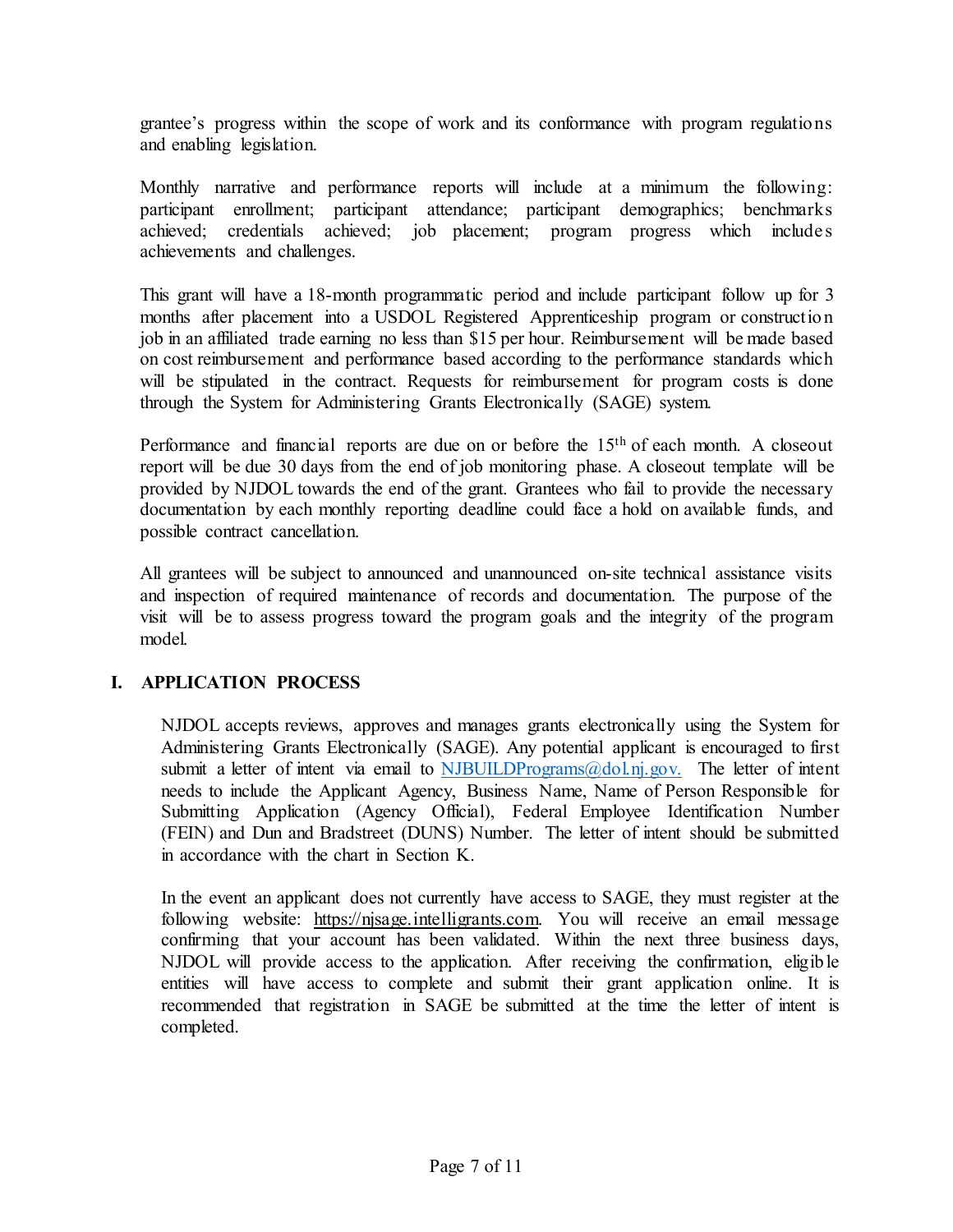### **Proposal Content and Checklist**

To ensure consistency and fairness of evaluation, each applicant seeking funding under this grant program submit an online application that includes, at a minimum, the components listed below. It is important to note that failure to upload the required documentation may result in the application being removed from consideration for funding. A description of each component is listed in this section, after the checklist.

| Required | Component                                             |
|----------|-------------------------------------------------------|
|          | Activity Plan                                         |
|          | Letter(s) of Commitment from Partner(s)               |
|          | Statement of Need                                     |
|          | Organizational Commitment and Capacity                |
|          | Training Curriculum and Schedule                      |
|          | Comprehensive Attendance and Drug Policies            |
|          | Program Sustainability Plan                           |
|          | Letter of Commitment from Workforce Development Board |
|          | <b>Budget Summary</b>                                 |

The Program Narrative must meet the following formatting requirements:

- Font Times New Roman, 12 point;
- Spacing double spaced;
- Margins  $-1$ " top and bottom and 1" side margins;
- Pages must be numbered  $-X$  of X pages, centered at the bottom of the page;
- Charts and graphs are allowed but must be clearly labeled and described;
- Applicant/Organization's name must be listed on each page;
- Proposals, excluding attachments, should not exceed 25 pages.

# **Explanation of Program Components**

- 1) [Activity Plan](http://lwd.dol.state.nj.us/labor/wioa/documents/NGO/FY17/AttachmentBActivityPlanBuildFY17.doc) [–](http://lwd.dol.state.nj.us/jobs4jersey/documents/NGO/FY15/AttachmentBthruD.doc) An activity plan, including specific objectives and a training plan must be completed. Detailed information for each component is to be included in a timeline format from recruitment to graduation and subsequent job placement or enrollment in a USDOL Registered Apprenticeship program. The program must be completed within 18 months. Post placement follow up plans are required for proposal submissions. Applications must describe how they will track placements and/or credential attainment after participants have acquired employment or enrolled in a USDOL Registered Apprenticeship program. Monitoring of the employment retention will be done at 3-months post job placement.
- 2) Letter(s) of Commitment from Partner(s) A letter of commitment from each USDOL Registered Apprenticeship and/or construction contractor, or union who will be in partnership with the grantee must be submitted along with the application. The letter should indicate the specific activities the entity will be involved in and a willingness to hire graduates of the training program. Also, a letter of commitment from the local Workforce Development Board is required and must be submitted.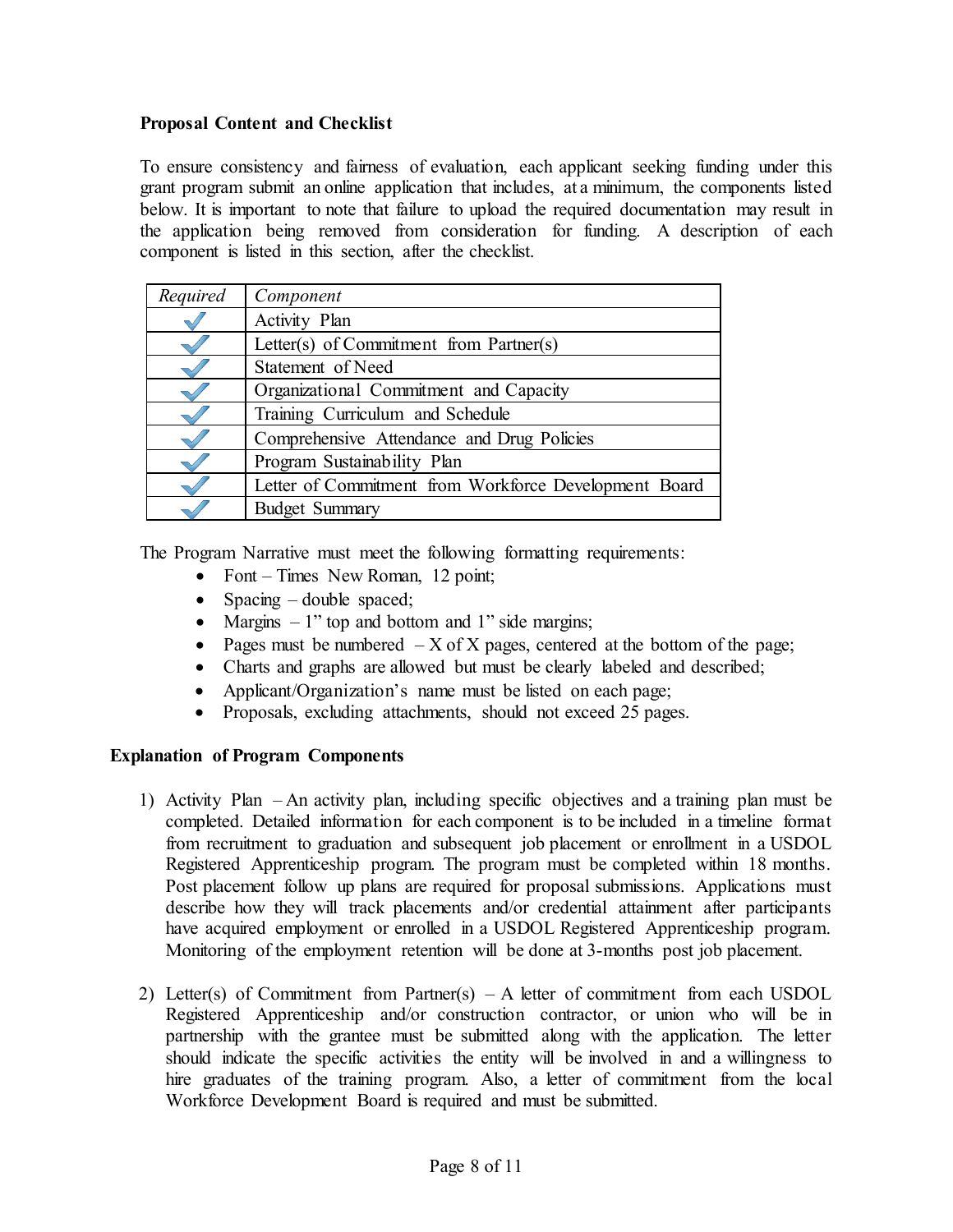- 3) Statement of Need Demonstrate the need for the project in relation to the NGO. A need is defined as the difference between the current status and the outcomes that the applicant would like to achieve. Documentation may include a demographic description of your targeted area and research specifically relating to construction projects in the targeted area. This should also include projected number of apprenticeship opportunities with unions and construction employers within the targeted area and the surrounding area.
- 4) Organizational Commitment and Capacity Applicants need to describe their commitment to addressing the conditions and/or needs identified, including the organizational support that exists for implementing the proposed project. The applicant must also state they have the management information system (MIS), equipment and capacity needed to properly track and report participant demographic and performance data to NJDOL and demonstrate the ability to complete all required monthly reports and requests for information in accordance with protocol and timelines established by NJDOL. The applicant should also describe what experience they have had in conducting construction-related training. Additionally, the applicant should focus on how previous experience will be applied to ensure successful implementation of the proposed project.
- 5) Training Curriculum and Schedule It is required that each applicant submit with this proposal a curriculum outlining the components within this section of the NGO and the associated hours for completion of each component. The training curriculum should be focused on basic skills instruction, workforce readiness instruction and occupationspecific construction trades training. At the completion of training, participants should be prepared to take and pass the entrance examinations to a USDOL Registered Apprenticeship program or obtain a construction job in an affiliated trade. Proposals must include training which leads to at least one industry-recognized credential. Examples of such certifications include: OSHA10 Safety Training, EPA Lead-Safe Training, etc. The curriculum must list the specific construction trades occupation(s) individuals will enter once they complete the training. Basic skills assessment testing must take place for all students prior to acceptance into the training program and at the conclusion of instructio n. Field trips to union training centers and/or worksites must be part of the curriculum and does not count toward the number of hours of training. Hands-on training must be included.
- 6) Comprehensive Attendance and Drug Policies Applicants must ensure that participants are drug free throughout the training program and therefore must include a policy for a minimum of two drug tests (one at the start of training and one at the completion of training). Policies should include corrective action plan if applicable. In addition, applicants must include a comprehensive attendance policy detailing procedures for handling tardiness, excused absences, unexcused absences, and corrective action.
- 7) [Budget Summary –](http://lwd.dol.state.nj.us/labor/wioa/documents/NGO/FY17/AttachmentCBudgetSummaryForm.xls) A Budget Summary must be completed. The summary must also include a budget narrative explaining all monetary and non-monetary funding sources or resources within the budget. The maximum cost for training is \$6,000 per participant. The budget may include a participant stipend not to exceed \$125 per week (not included in the per participant costs). Administrative costs must not exceed 10% of your training budget.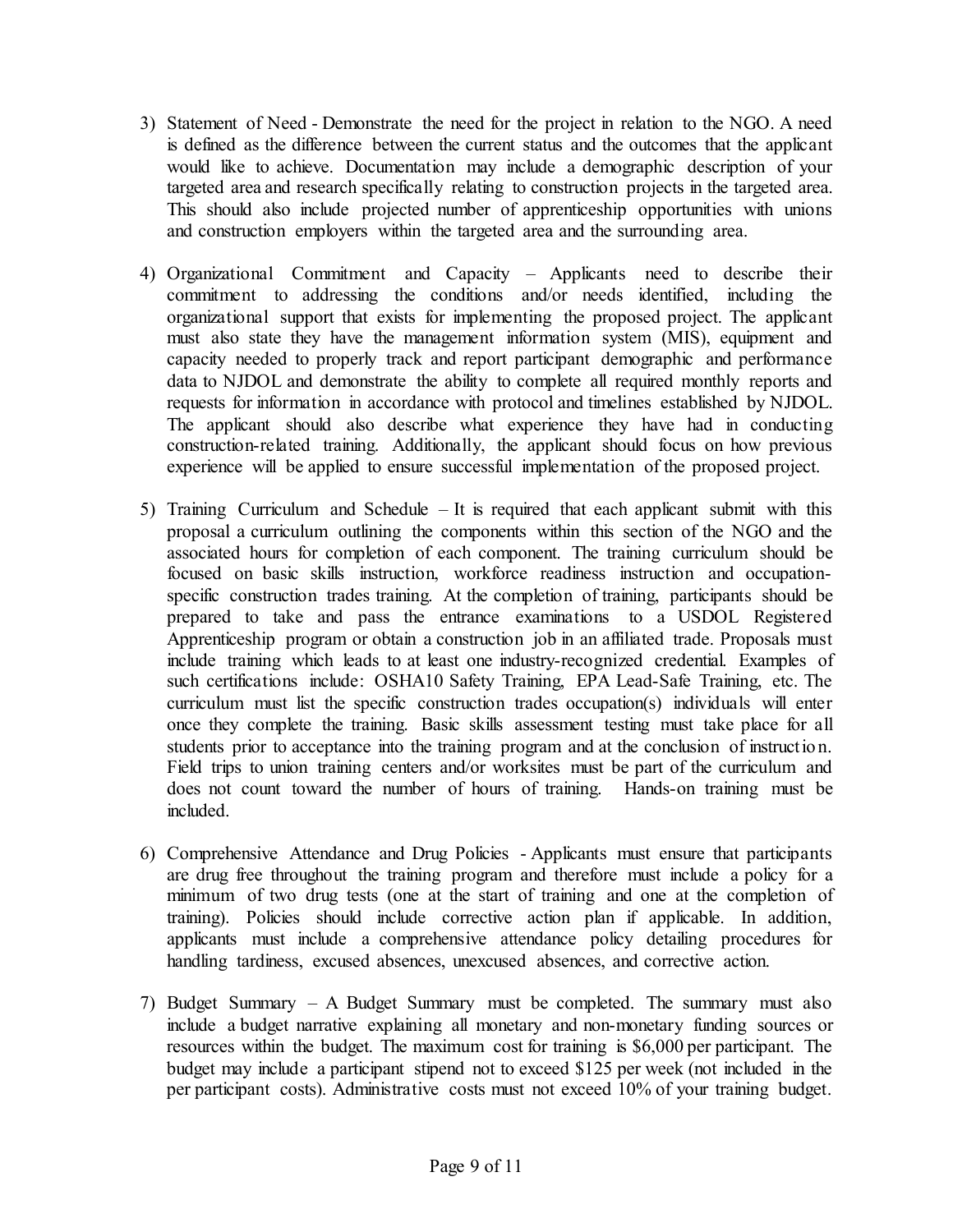Budgets will be reviewed using the State of New Jersey policies and regulations as a guideline.

8) [Program Sustainability Plan](http://lwd.dol.state.nj.us/labor/wioa/documents/NGO/FY17/AttachmentFUniversalGeneralProvisions.pdf) – Applicants must provide a detailed plan and clearly state in their proposal an outline of sustainability when the grant is completed and funding is no longer available.

#### **Award Process:**

NJDOL will conduct an internal review of each grant application. An internal review team will evaluate the application on the basis of quality, comprehensiveness, completeness, accuracy and adherence to the guidelines and requirements of this NGO. Applicants are reminded that grants will be awarded through a competitive process. The NJDOL cannot fund all applications submitted; therefore, only applications that meet the highest standards will be awarded.

#### **Panel Review Process:**

All applications are subject to a department panel review and final approval by the Commissio ner of NJDOL. Applicants will be notified of the decision by NJDOL within 30 days of the panel review date.

#### **Evaluation Criteria**

This NGO is competitive and will be reviewed by a selection committee using a pre-established set of requirements, which will include, but not be limited to the following:

| <b>Evaluation Criteria</b>                                                    |    |  |
|-------------------------------------------------------------------------------|----|--|
| <b>Program Narrative and Training:</b>                                        |    |  |
| Compelling statement of need                                                  |    |  |
| Summary of training curriculum and alignment with NGO                         |    |  |
| Training focused on identified union construction needs in New Jersey         | 45 |  |
| Organizational commitment and capacity describes past experience and includes |    |  |
| information about their MIS                                                   |    |  |
| Letter(s) of commitment from partner(s) and Workforce Development Board       |    |  |
| <b>Program Plan:</b>                                                          |    |  |
| Activity Plan adequately addresses the grant objectives                       |    |  |
| Strategy to ensure participant program completion and placement in a          | 25 |  |
| construction apprenticeship program                                           |    |  |
| Timeline is clear and concise                                                 |    |  |
| Attendance and drug policies submitted and comprehensive                      |    |  |
| <b>Budget Summary and Budget Narrative:</b>                                   |    |  |
| •Budget is reasonable                                                         |    |  |
| . Budget is within the cost guidelines of the NGO                             |    |  |
| •Budget Summary aligns with Budget                                            |    |  |
| . No calculation errors                                                       |    |  |